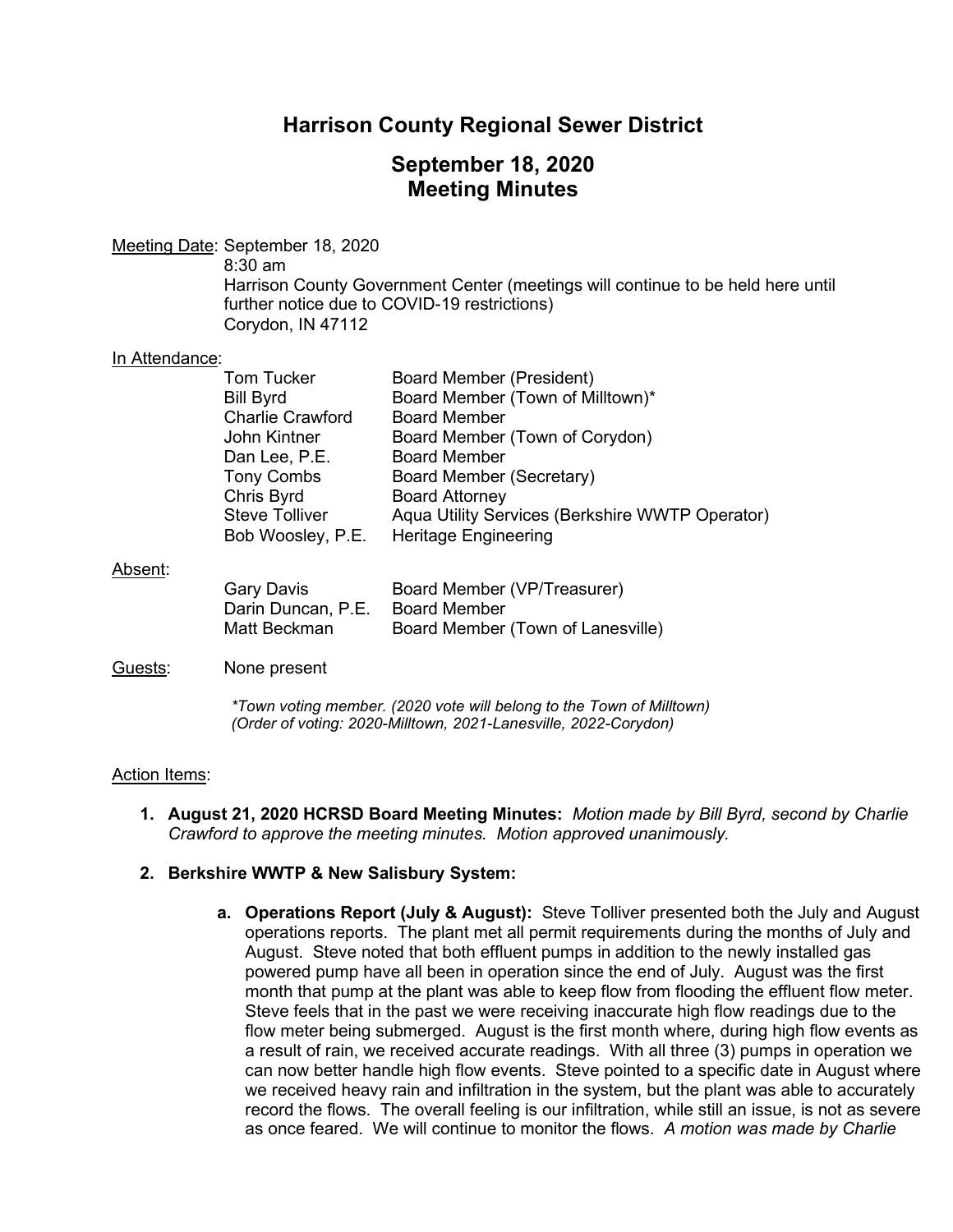HCRSD Mtg Minutes Sept. 18, 2020 Page 2 of 3

> *Crawford, second by Dan Lee to accept the July and August operations reports. Motion approved unanimously.*

- **b. Effluent FM Air Relief Valve (ARV) Installation:** Last month the Board requested Bob to secure updated quotes to replace the existing broken ARV with a new ARV. Bob secured a quote in the amount of \$2,715.00 from Cornell Harbison to install a District provided ARV. Dan Cristiani Excavating had previously provided a quote but withdrew their bid as they have too much on their books at this time. Bob also reported that a new ARV may need to be purchased at a cost of approximately \$1,000. Bob will be meeting with the Town of Georgetown to see if perhaps the District can borrow a rebuilt ARV that the Town has in storage. If the Town agrees there would be no cost for the materials and only the cost from Cornell Harbison to install. Bob will be making this request at the Town of Georgetown's Town Council meeting on September 28, 2020. *A motion was made by Tony Combs, second by Dan Lee to select Cornell Harbison for the installation at a price of \$2,715.00 and to allow for spending up to \$1,000 (if necessary) for the purchase of an ARV. Motion approved unanimously.*
- **c. Lanesville Interchange Lift Station:** Steve reported issues with power fluctuations at the Lift Station that is causing the motor saver to trip routinely. When this occurs he must make a site visit to reset the motors. Steve made the Board aware he is going to have his electrician meet with the Harrison County REMC to see what can be done to correct this issue.
- **d. Berkshire WWTP and Effluent FM Improvements Project:** *A motion was made by Bill Byrd, second by Tony Combs to approve a contract with Heritage Engineering for the preparation of a Preliminary Engineering Report (PER) for the expansion of the Berkshire WWTP facility. Motion approved unanimously.*

### **3. Treasurers Report:**

- **a.** *Motion made by Dan Lee, second by Bill Byrd to approve the August Treasurer's Report. Motion approved unanimously.*
- **b.** *Motion made by Tony Combs, second by Dan Lee to pay the following claims. Motion approved unanimously.*

### *District Checking Account:*

| i. Harrison REMC-WWTP electric service                        | \$1,637.00  |
|---------------------------------------------------------------|-------------|
| ii. Duke Energy - lift station electric service               | \$46.62     |
| iii. Town of Corydon - August sewer bills                     | \$10,238.44 |
| iv. Aqua Utility Services - WWTP Op., LS Maint., Misc. Maint. | \$11,122.68 |
| v. Lanesville Utilities - August sewer bills                  | \$613.23    |
| vi. Dillman Chastain Byrd LLC - various charges               | \$846.61    |
| vii. Liberty Mutual - blanket road cut bond                   | \$150.00    |
| viii. Heritage Eng. – Retainer/web site host/NS Misc Support  | \$4,999.50  |
|                                                               |             |

#### Next Meeting:

Regular Board Meeting: **Friday October 16, 2020 at 8:30 am** at the Harrison County Community Foundation Building.

Minutes prepared by: Heritage Engineering